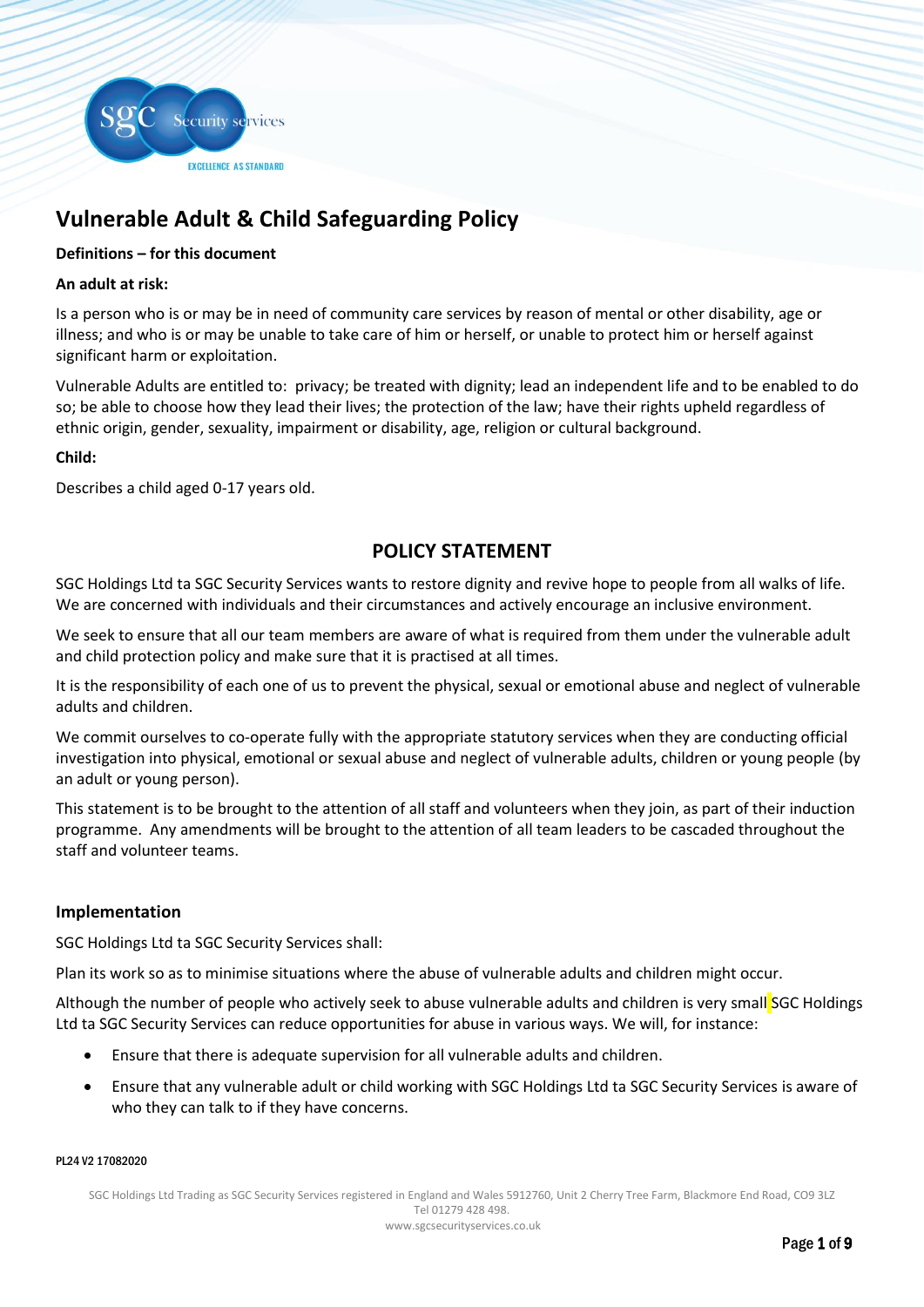

- Ensure that all staff and volunteers know where the nearest telephone is in case of emergencies and that phones are clearly labelled with directions for how to make external calls.
- Arrange that an adult is not left alone with a child except in an emergency where there is little, or no opportunity of the activity being observed by others. This good practice can be of as much benefit to the adult as to the child.
- Make sure the designated person and deputy has corrected and up to date training.
- Ensure staff and volunteers supervising vulnerable adults or children are suitably trained.

# **Designated person and their role**

SGC Holdings Ltd ta SGC Security Services has a designated person who is responsible for dealing with any concerns about the protection of vulnerable adults or children. There is also a deputy in the absence of the designated person.

The designated person for SGC Holdings Ltd ta SGC Security Services is Anthony Barnes; the deputy is Peter Horner

The designated person will be available for vulnerable adults and children to speak with should they feel the need to talk with someone about an incident which has happened whilst working for or receiving assistance from SGC Holdings Ltd ta SGC Security Services, particularly if they feel they have been physically, sexually or emotionally abused or neglected by an adult or another young person.

#### RECORDING

The designated person will make notes and keep confidential records of any disclosure or concerns they or another staff/team member has and seek advice from the Social Services Department or the Police. See 'incident reporting form' at page 7; blank copies are held in the office.

Staff and volunteers must ensure that their recording of facts, incidents, assessments, referrals, case discussions are all sufficient, accurate, concise, up-to-date, legible, dated and factual. Opinions should be kept to a minimum and backed up by factual evidence. Any supporting evidence should be preserved and clearly labelled. These records must be stored in an individual file and stored securely in a manner that safeguards the individual's right to privacy and security. These records are available to individuals on request (not third-party information) and may be used as evidence in disciplinary proceedings or in civil or criminal prosecutions.

#### **WHISTLE-BLOWING**

Staff and volunteers are encouraged to take action when suspicious that abuse is occurring at work – no matter what the setting, who the perpetrator is or who the victim is. SGC Holdings Ltd ta SGC Security Services will respect and not penalise those who stand up for anyone who is suspected of being abused.

Staff have a responsibility to report any occurrences or suspicions of adult abuse. Staff who report abuse are protected by the Public Interest Disclosure Act 1998.

#### **REMEMBER**

It is important that everyone in SGC Holdings Ltd ta SGC Security Services is aware that the person who first encounters a case of alleged or suspected abuse is not responsible for deciding whether or not abuse has occurred. That is a task for the professional vulnerable adult and child protection agencies following a referral to them of concern about someone.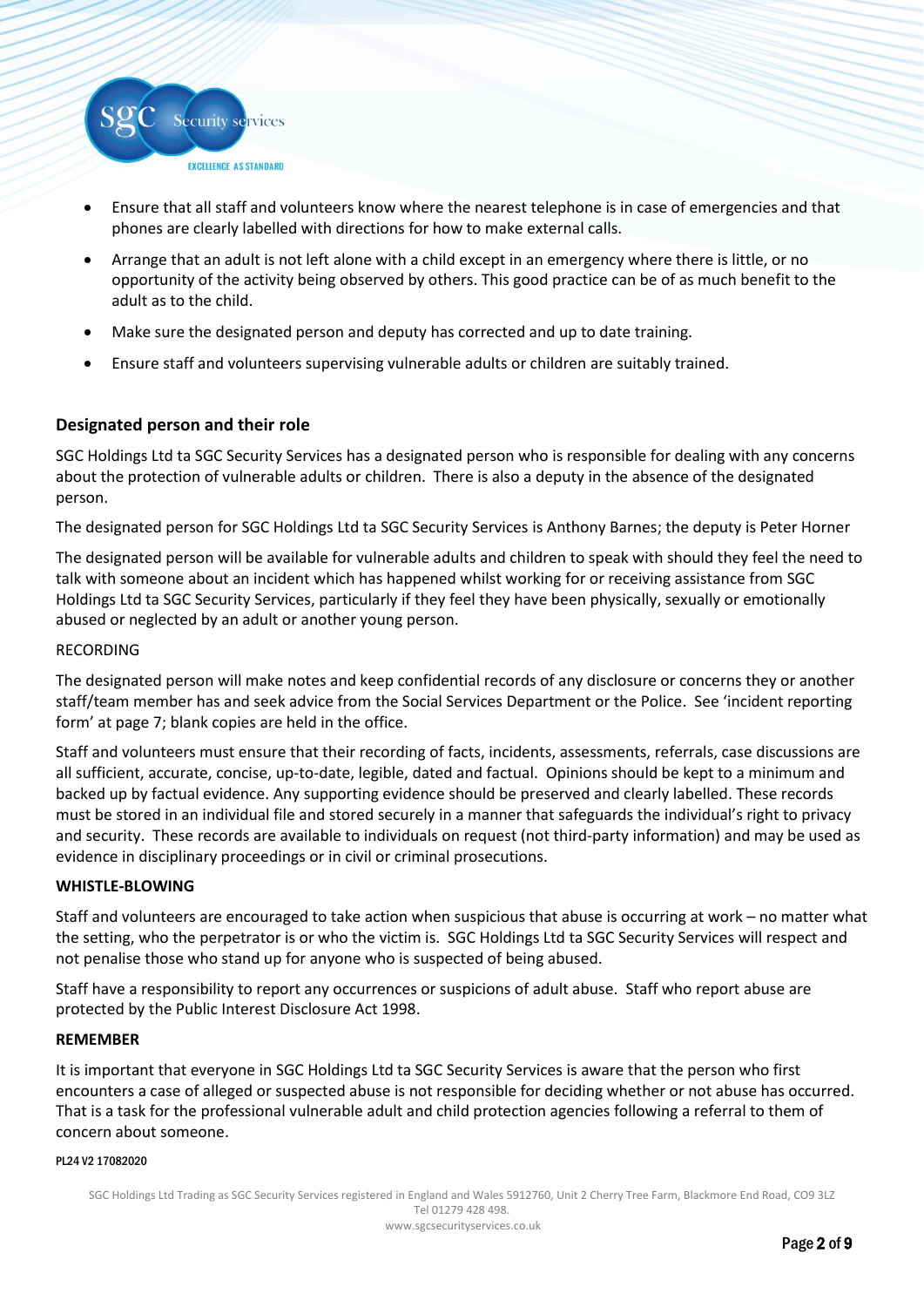

# **Additional points**

# **Displaying Information**

The name of the designated person shall be displayed at every Unit 2 Cherry Tree Farm, Blackmore End Road, Sible Hedingham CO9 3LZ.

All workers in SGC Holdings Ltd ta SGC Security Services should be informed of the name of the designated person and how they might be contacted.

# **Applying agreed procedures for protecting vulnerable adults and children to all workers**

These procedures are set in place to protect vulnerable adults and children should apply to all those in contact with them. This is not the same as treating each person who relates to vulnerable adults and children as being under suspicion, but a matter of taking sensible measures to protect vulnerable adults and children, which are then observed by everyone. This will involve thought and planning within each group to minimise the risk.

If any member of staff or supervising volunteer has concerns, please raise them with the designated person. If it is brought to the attention of the designated person and not adequately dealt with the next step is to talk to Social Services/the Police as a private citizen to discuss your concerns.

See appropriate flowcharts at pages 5 and 6.

# **Disclosure of Information**

There is a difference between confidentiality and secrecy. All personal and delicate information disclosed to us is confidential but may not always be secret.

Personal and delicate information about staff and volunteers will be:

- Confidential to SGC Holdings Ltd ta SGC Security Services and can be shared with staff and volunteers on a 'need to know basis' *and*
- Can be shared with another agency when:
	- Permission is given by the person about whom the information is held.
	- There is an overriding justification to share information without the person's consent.
	- The law requires it.

## **Give staff and volunteers clear roles**

Volunteer Handbook - Abuse of vulnerable adults and children is most easily concealed where there is confusion among adults about roles and responsibilities. Included therefore in all job and role descriptions, both for employees and volunteers, will be a statement laying down the behaviour and values expected from all who work as part of this team.

Over and above the written word, expected behaviour towards vulnerable adults and children when working with SGC Holdings Ltd ta SGC Security Services will be explained to new workers as part of their induction.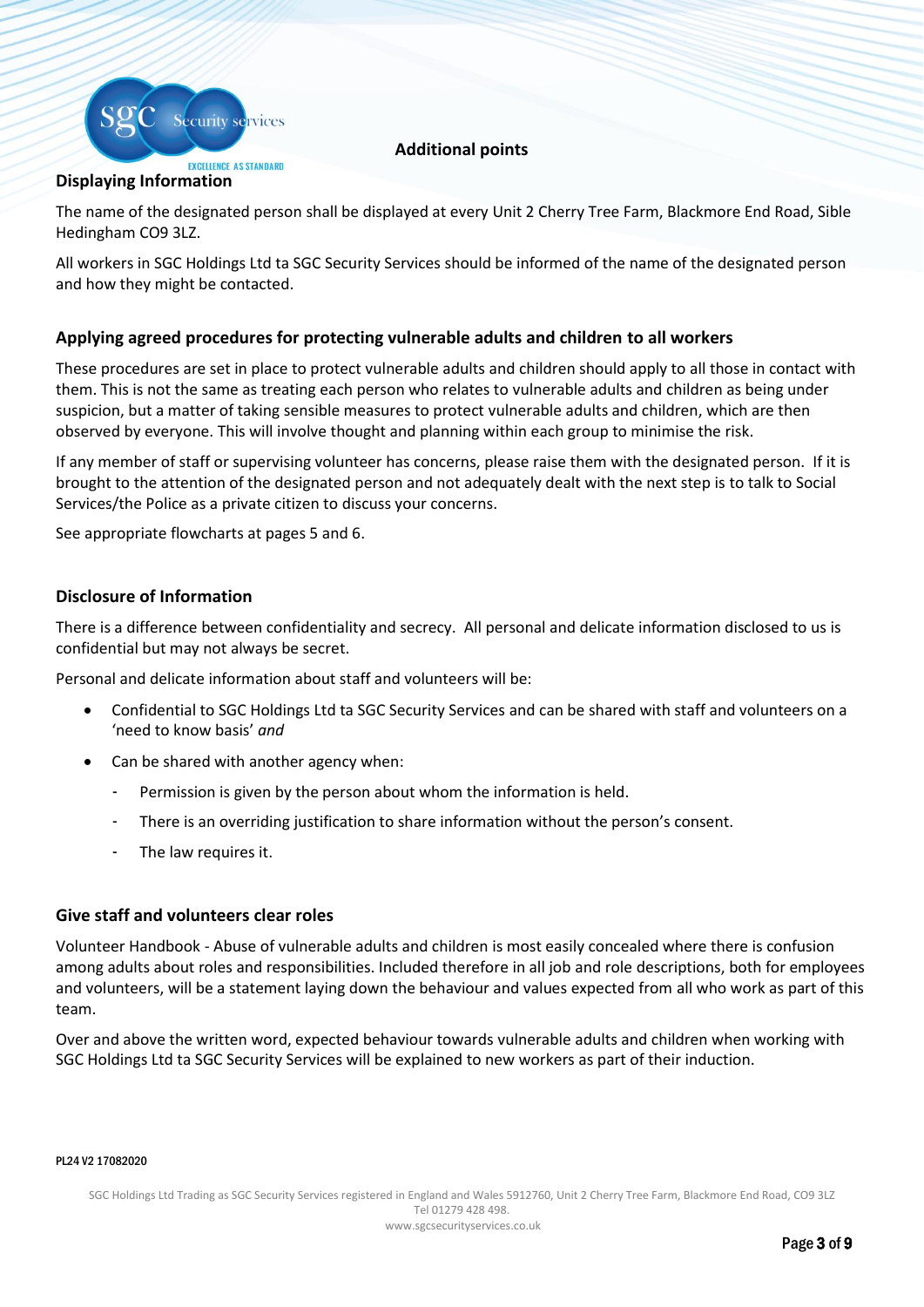

## **Supervision as a means of protection**

Regular staff meetings will be held where team leads meet together to raise issues about their area of work and discuss them. When receiving feedback about the word, particular attention should be paid to any situation or suggestion that a vulnerable adult or child is being either highly favoured or harshly treated, as these are signs of abuse.

Within SGC Holdings Ltd ta SGC Security Services our main area of concern about protecting people lies with the welfare of any vulnerable adult supported volunteers. Where possible, team leads should take opportunities to observe those vulnerable adults and children for whom they are responsible.

In all recruitment decisions concerning volunteers:

- a) A detailed application form should be completed
- b) 2 references should be taken about the suitability of the applicant for the post being considered
- c) An informal interview will provide an extended conversation to allow an opportunity to explore in more detail the applicant's experience and motivation for volunteering.

#### **Criminal convictions & DBS Checks**

All staff and volunteers must complete a volunteer application form before commencing work at SGC Holdings Ltd ta SGC Security Services. Details of criminal convictions (except those 'spent' under the Rehabilitation of Offenders Act 1974) must be provided so an adequate risk assessment can be undertaken. Dependant on the role and duties of that role, a DBS check may be required which SGC Holdings Ltd ta SGC Security Services would administer. SGC Holdings Ltd ta SGC Security Services' reserves the right to dismiss a member of staff / volunteer and/or ban them from the property should they feel it is necessary.)

## **Training**

Training in the prevention of abuse and the action to take if abuse occurs should be included as part of the Training and Induction Programme for all staff and volunteers.

All workers will be informed of this policy and procedures at induction and with any updates required by law.

#### **General**

All workers driving any vehicle which transports vulnerable adults and/or children must hold a valid driver's licence for the type/class of vehicle they are driving.

All vehicles used in the transportation of vulnerable adults and/or children must have a valid road fund licence, be appropriately insured, have a valid MOT certificate and comply with all appropriate legislation and regulations. Seat sharing is not permitted, and seat belts must be worn.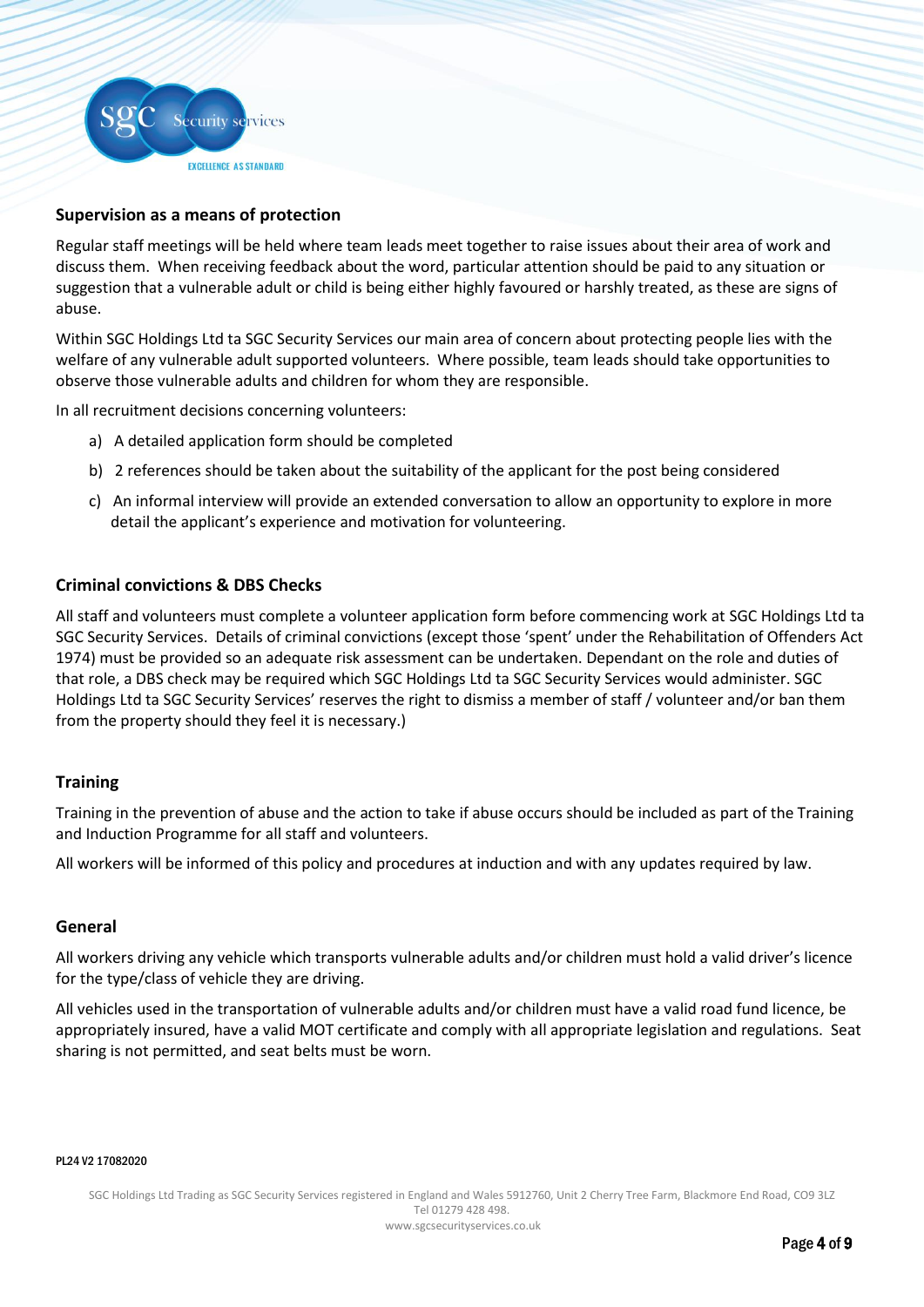

# **Policy Review**

This policy and its implementation will be reviewed at least annually and whenever there are any legislative changes or amendments to guidance issued by relevant statutory bodies.

| Name      | Paul Macarthur | Position    | <b>Managing Director</b>     |
|-----------|----------------|-------------|------------------------------|
| Signature |                | <b>Date</b> | 1 <sup>st</sup> January 2021 |

#### PL24 V2 17082020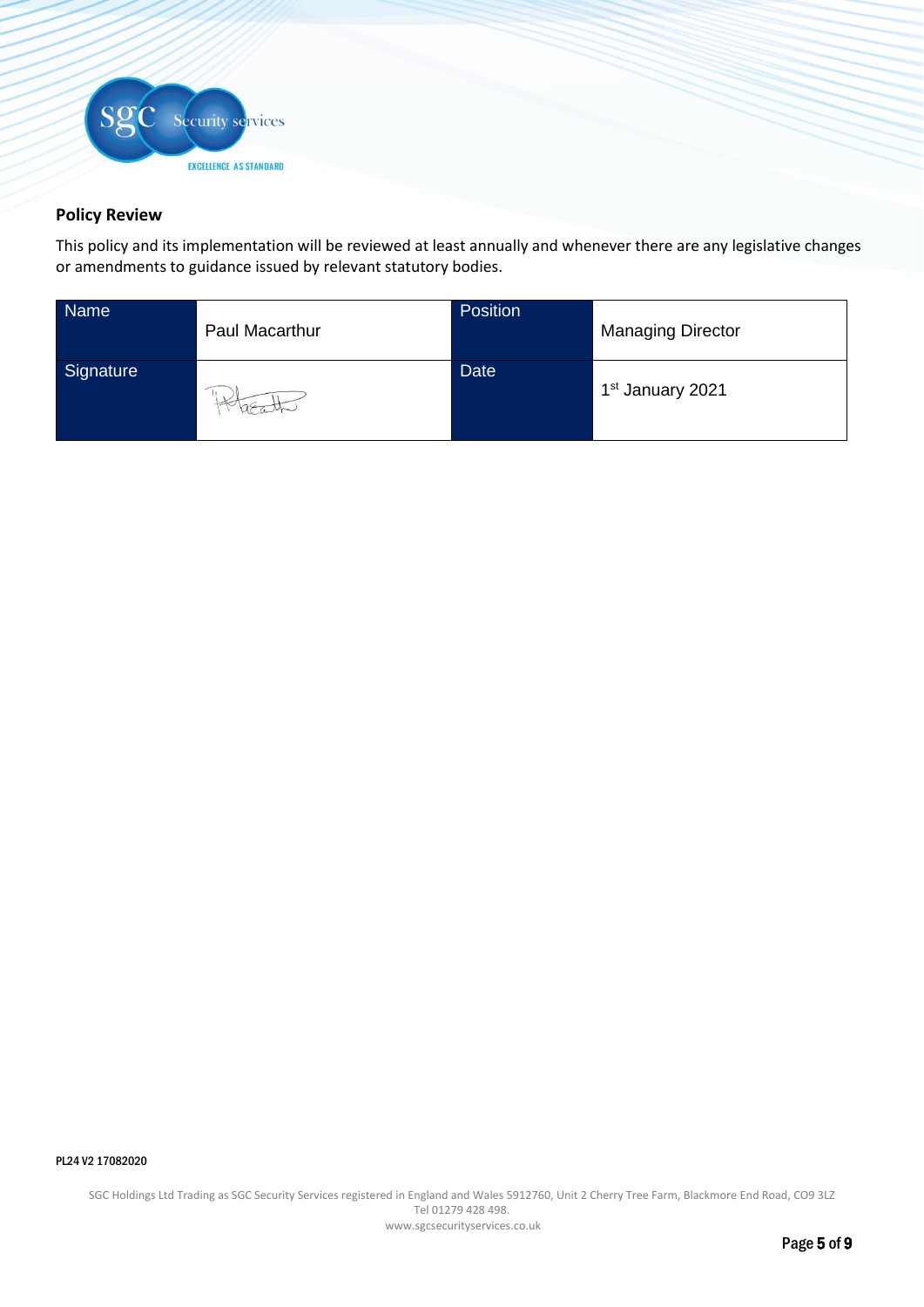**Security service:Safeguarding Children's Flow Chart** 

#### **EXCELLENCE AS STANDARD**



PL<sub>24</sub> V2 1708202020 due to data protection and sensitive information. However, it is good practice to follow up that support is being appropriately provided and to continue to advocate for support if there are continuing concerns.

SGC Security Services Registered in England and Wales 5912760, Unit 2 Cherry Tree Farm, Blackmore England and W multi agency response required to support the child/family via an Early Help Assessment arrangement which the organisation may have continued involvement within.  $\frac{1}{2}$  or  $\frac{1}{2}$  or  $\frac{1}{2}$  or  $\frac{1}{2}$  or  $\frac{1}{2}$ If Social Care does not see the case as appropriately meeting their threshold for referral it may be that there is a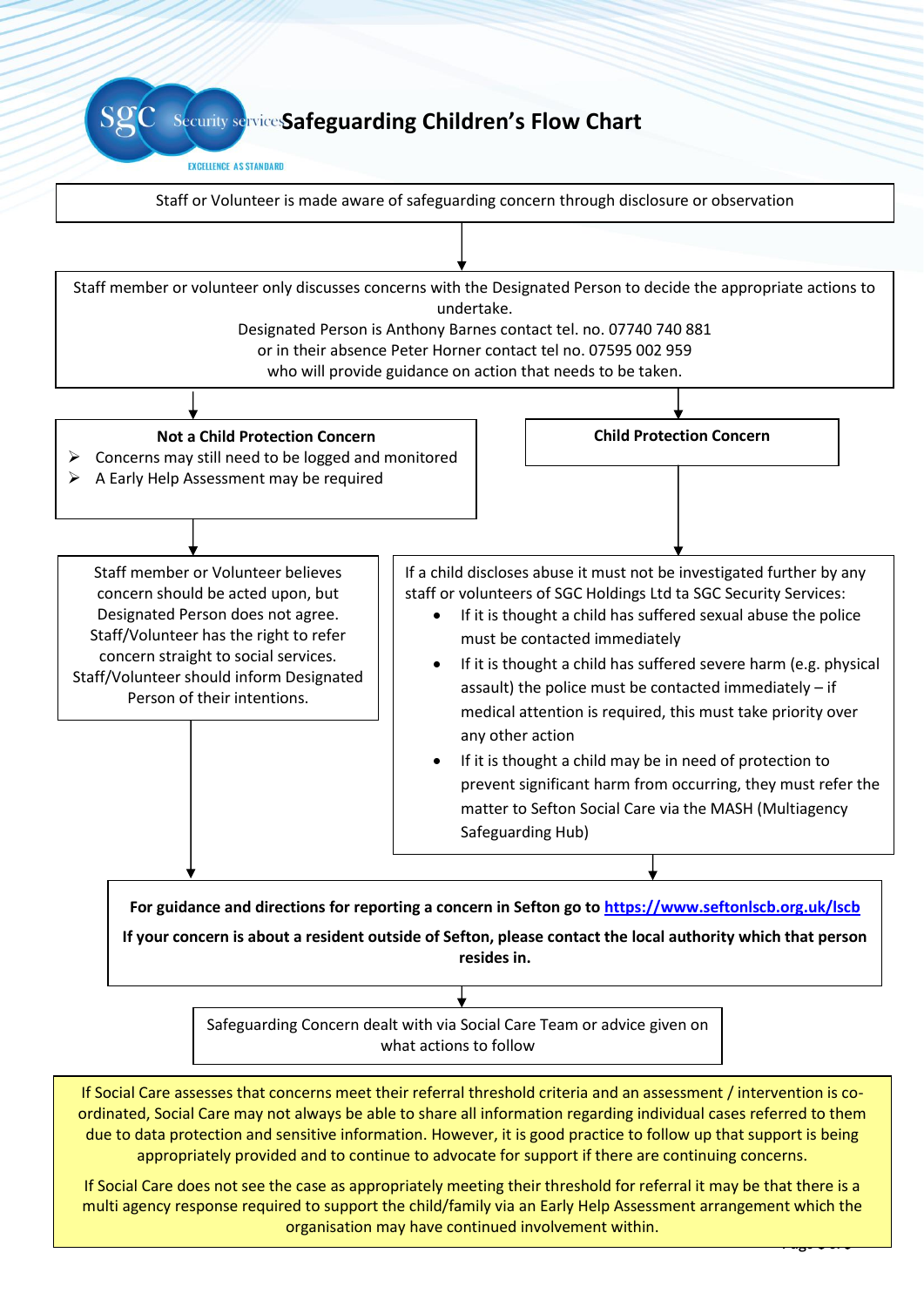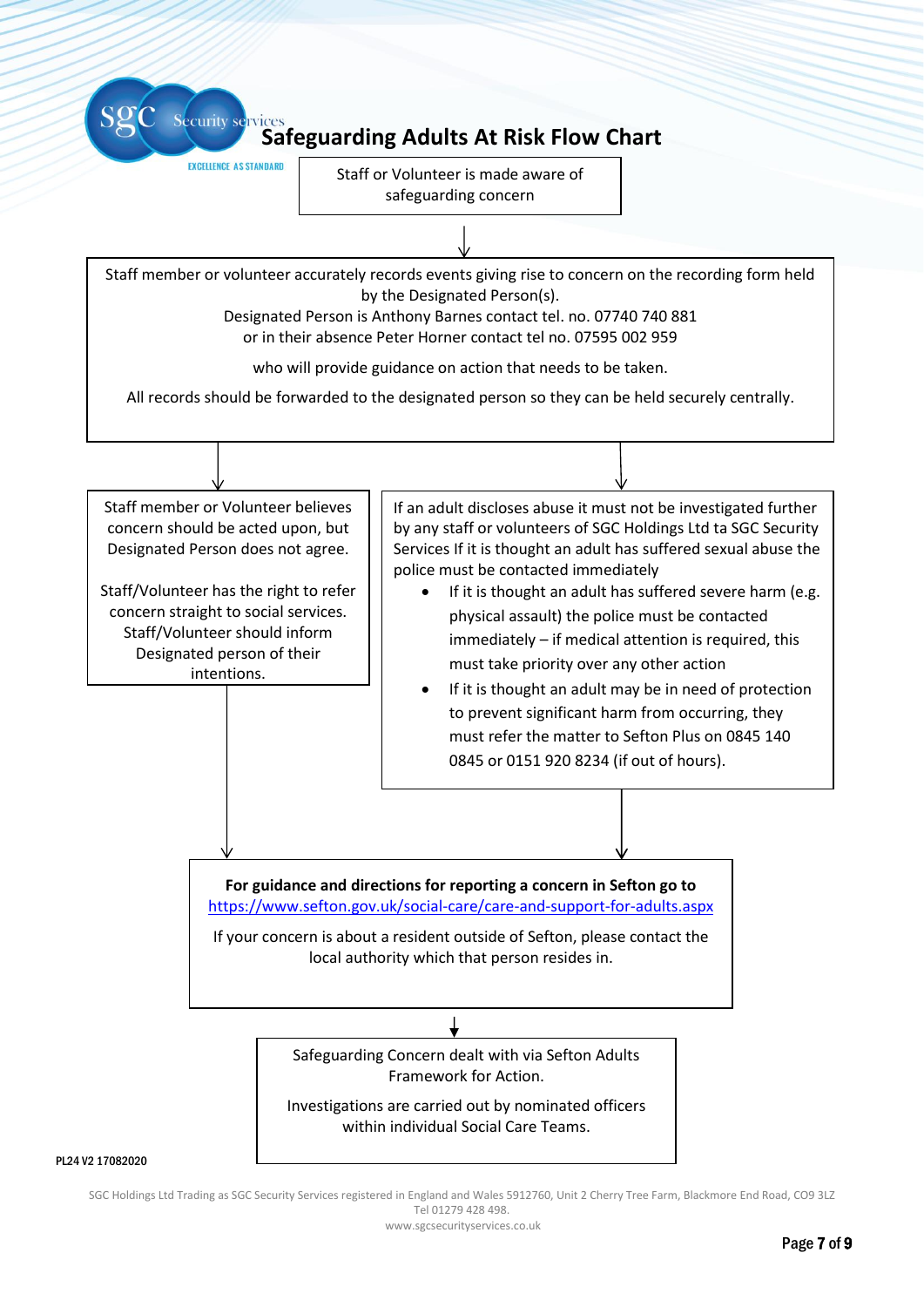# **Security services Safeguarding Incident Reporting Form**

#### EXCELLENCE AS STANDARD

Please complete this form as fully as possible and hand it to your designated lead officer who will be able to support you in following the policy and procedures. The designated lead officer is also responsible for confidentially storing and monitoring this information in line with data protection guidelines.

| Name of Adult                                                   | Gender              |  |
|-----------------------------------------------------------------|---------------------|--|
| Age and date of birth                                           | Ethnicity           |  |
| Religion                                                        | First language      |  |
| Any Disabilities                                                | Any special factors |  |
| Have you spoken to the carer(s) If so, what was said?           |                     |  |
|                                                                 |                     |  |
|                                                                 |                     |  |
| Has anybody been alleged to be the abuser? If so, give details. |                     |  |
|                                                                 |                     |  |
|                                                                 |                     |  |
| Have you consulted anybody else? Give details.                  |                     |  |
|                                                                 |                     |  |
|                                                                 |                     |  |
| Your name and position.                                         |                     |  |
|                                                                 |                     |  |
| In what capacity have you had any contact with the adult?       |                     |  |
|                                                                 |                     |  |
|                                                                 |                     |  |
| To whom reported and date of reporting.                         |                     |  |
|                                                                 |                     |  |
| PL24 V2 17082020                                                |                     |  |